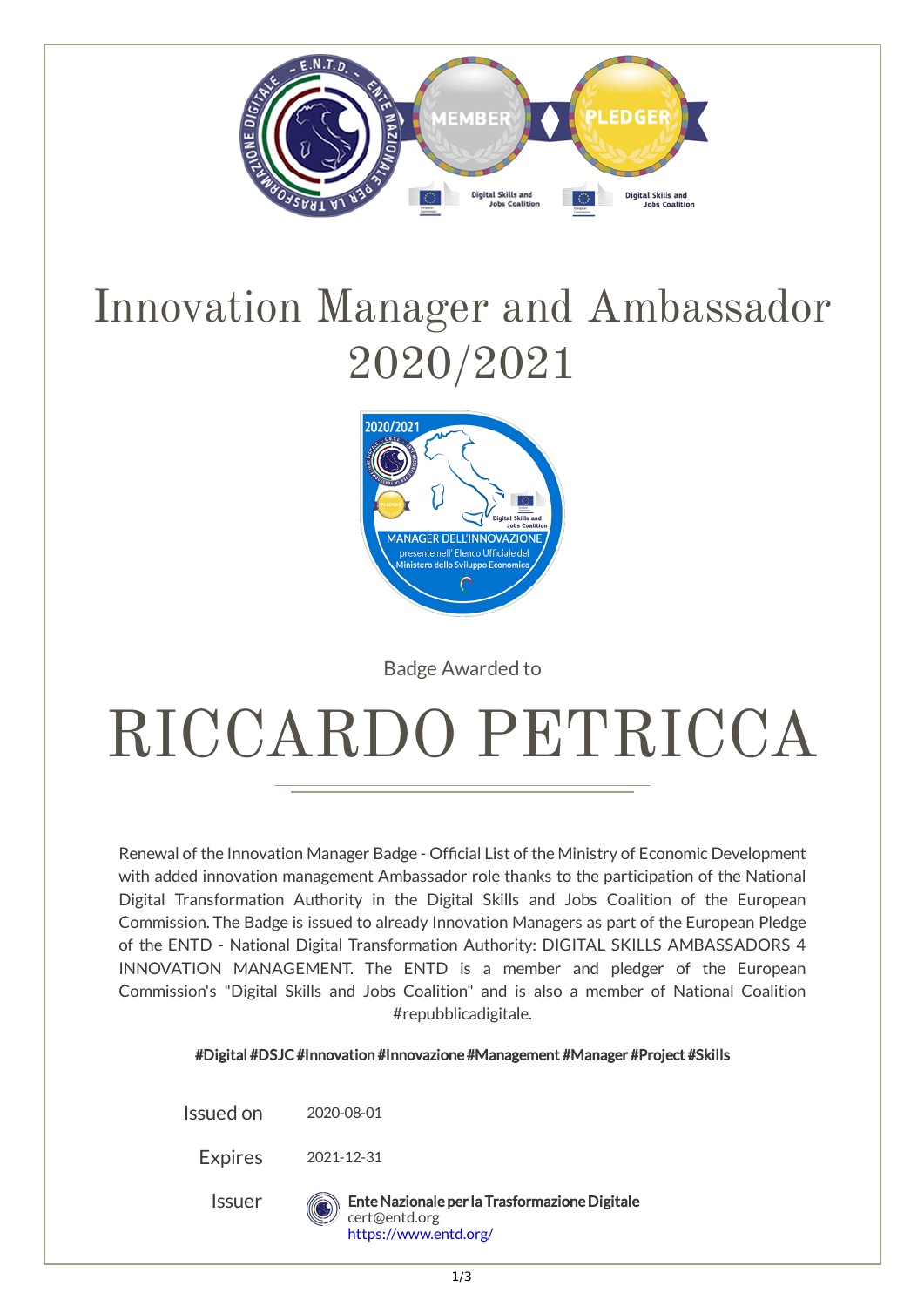## Criteria Requirements:

1) Meet the parameters set out in the Ministerial Decree 7 May 2019 "Innovation Advisory Voucher", published in The Official Journal No 152 of 1 July 2019.

2) Being in possession of analysis and organisational skills to best carry out your task

3) Being able to spread your Know-How, with a focus on Digital Skills and Innovation Management in Italy and Europe.

4) Having seen the [European](https://entd.org/digital-skills-ambassadors-4-innovation-management/) Pledge page

5) Share the thought that an Innovation Manager cannot be certified. It is a path yet to be created, where the main Ambassadorsare precisely the Managers of Innovation and the realities in which they operate or represent

For more information or to become an Associate Member of the National Digital Transformation Authority, you can go to this [page](https://entd.org/digital-skills-ambassadors-4-innovation-management/) and scroll down until you see the 4 levels of Membership.

We don't certify innovation, we do it.



ENTD - National Digital TransformationAuthority |PEC: entenazionale@pec.entd.org | info@entd.org | Fiscal Code: [95284410636|+390656557599|W](https://www.linkedin.com/company/ente-nazionale-trasformazione-digitale-innovazione/)[ebSit](https://entd.org/)[e](https://www.linkedin.com/company/ente-nazionale-trasformazione-digitale-innovazione/) | Linkedin Official Page | Official Group [Innovation](https://www.linkedin.com/groups/13689351/?lipi=urn%3Ali%3Apage%3Ad_flagship3_groups_index%3BxjriKmhrSGCBV%2FJ2ASpl2w%3D%3D&licu=urn%3Ali%3Acontrol%3Ad_flagship3_groups_index-view_group&lici=00000000-0000-0000-0000-000000000000) Manager | Twitter Official Page | Facebook **Official Page** 

Alignments Innovate in ICT

<http://data.europa.eu/esco/skill/8327754d-3990-4056-b07e-4faa49cfcd26>

Create and describe new original research and innovation ideas within the field of information and communication technologies, compare to the emerging technologies and trends and plan the development of new ideas.



Issuer endorsements Ethical Trendsetting Global Organization contact@ethicaltrendsetting.org <https://professional.ethicaltrendsetting.org/>

• We recognise and trust this organisation for common Values